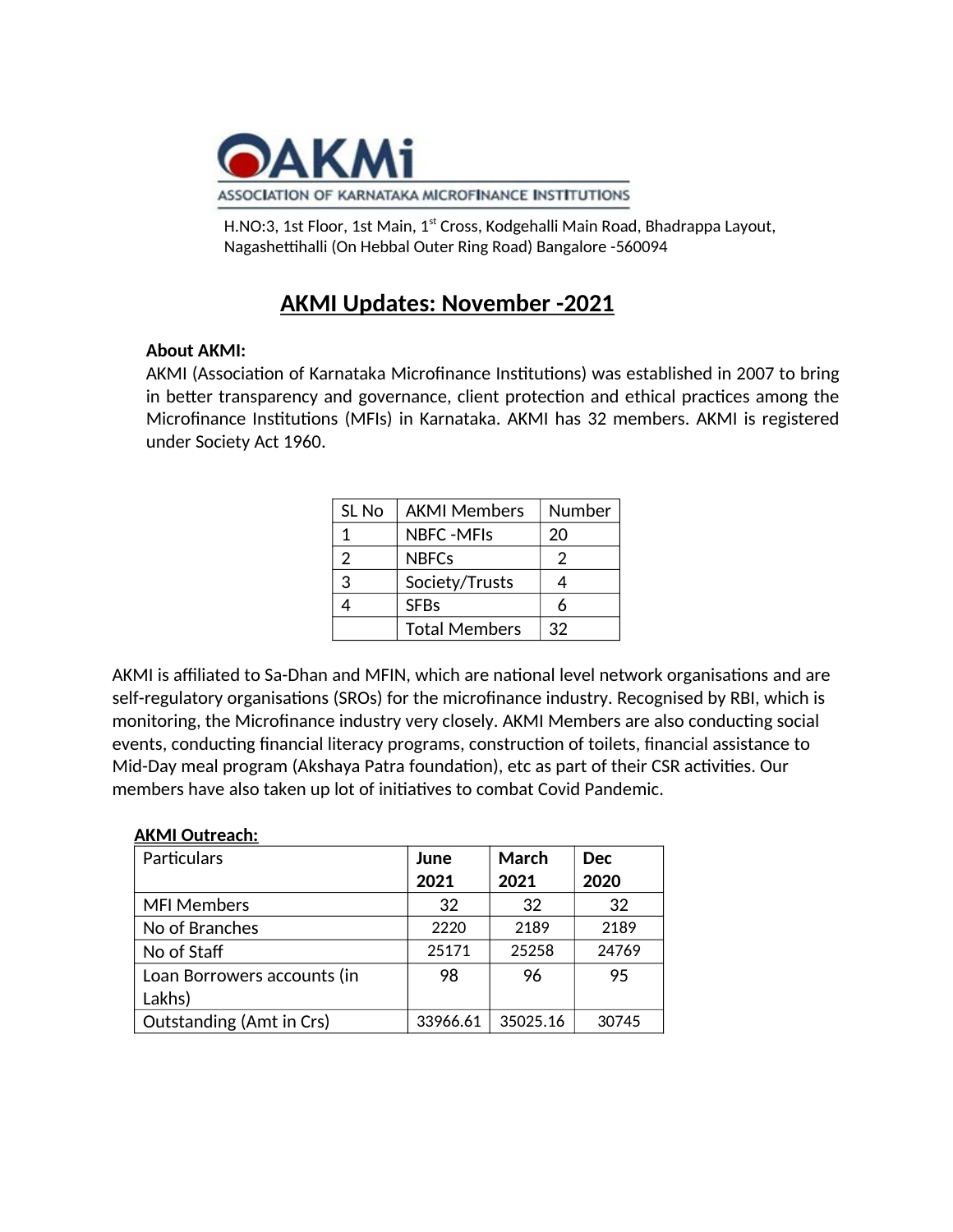### **AKMI Bi- Monthly District Meetings in Karnataka:**

AKMI is operating in all 30 Dist (now 31 Dist) of Karnataka and having 29 District AKMI units having the leadership of a Lead MFI and Co-Lead MFI to each district. The lead MFI who is having major exposure in the district is conducting district level AKMI meeting bimonthly on the fixed day. These meetings are attended by members of AKMI who are operating in the district by area representative. AKMI district meetings are mainly concentrating on field issues and seeking remedies for the issues in the field and may discuss about the recent developments in the microfinance sector and CB report. The lead MFI in district is handling the MFI client's grievances in the field, where they established AKMI district grievance redressal cell and having liaison with AKMI HO. The AKMI district units are having the liaison with District Administration, LDM and DDM-NABARD. AKMI, at state level regularly attend the SLBC meeting, as special invitee. On receipt of lead bank notice, our leads MFI/s, in the dist. are attending the meeting.

| Particulars                 | October | August - | June - |
|-----------------------------|---------|----------|--------|
|                             | 2021    | 2021     | 2021   |
| No of District in Karnataka | 31      | -31      | 31     |
| No of AKMI dist. units      | 29      | 29       | 29     |
| No of Meeting Conducted     | 29      | 29       | 29     |
| Next bi-monthly meeting     |         |          |        |
| will be in December-2021    |         |          |        |

## **Contact AKMI Ombudsman:**

OMBUDSMAN,

AKMI, H.NO:3, 1<sup>st</sup> Floor 1st cross 1<sup>st</sup> Main Kodgehalli Main Road Bhadrappa Layout Nagashettihalli Bangalore 94 Toll Free No: 1800-425-5654

| <b>Particulars</b>              |                             | November- | October- | September |
|---------------------------------|-----------------------------|-----------|----------|-----------|
|                                 |                             | 2021      | 2021     | $-2021$   |
| No of Grievances calls Received |                             | 105       | 60       | 82        |
| No of Grievances calls Solved   |                             | 105       | 60       | 82        |
| Pending                         | i) Insurance                |           |          |           |
|                                 | ii) Loan not yet sanctioned |           |          |           |
|                                 | iii) CB report Problems     |           |          |           |
|                                 |                             |           |          |           |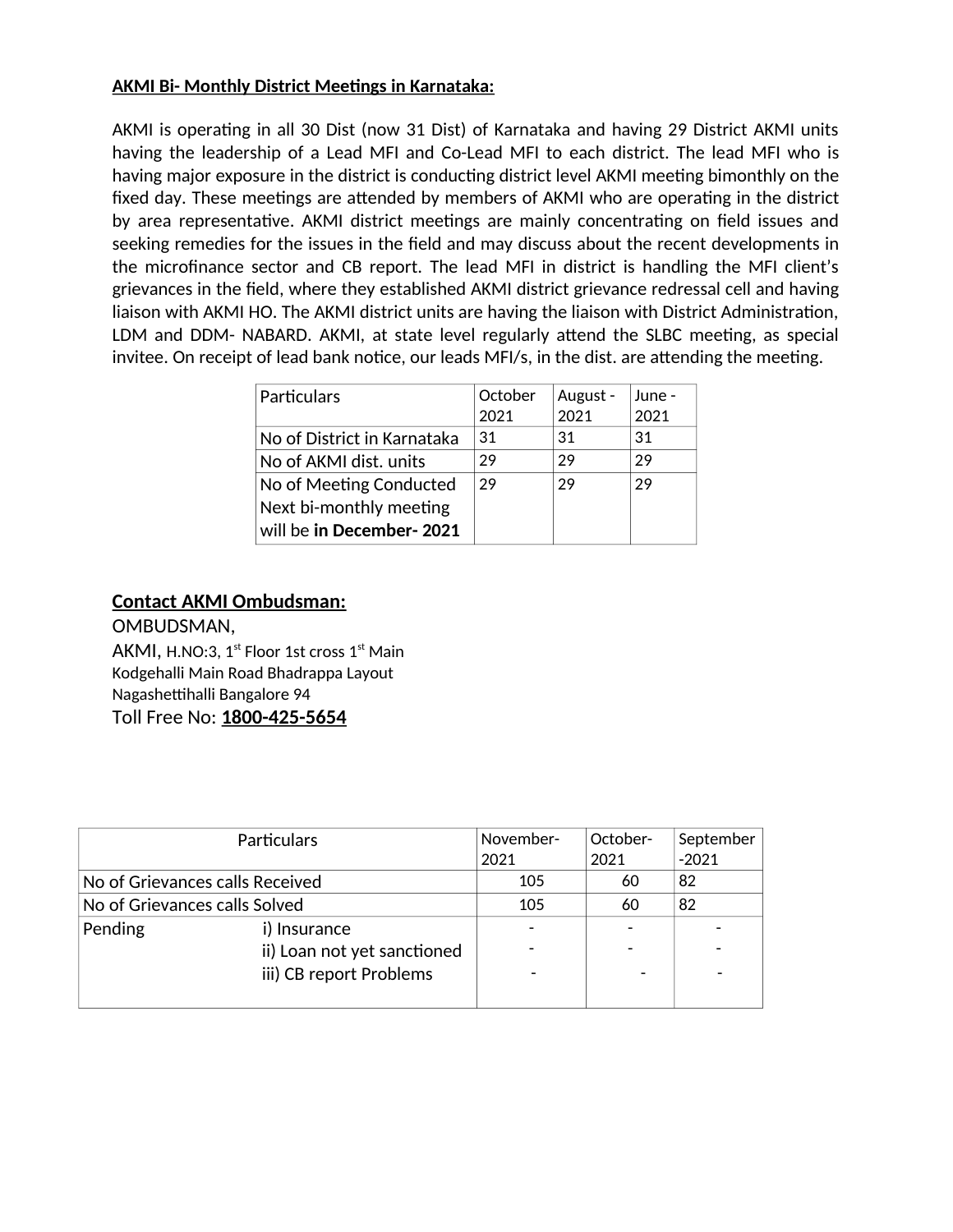Ombudsman at AKMI HO, Bangalore is having toll free helpline Number: 18004255654. The MFI customer/s may approach AKMI ombudsman if their grievance is not solved by concerned MFI regarding-

- $\bullet$ Staff behaviour
- Charging of higher rate of Interest than stipulated by RBI  $\bullet$
- Any unreasonable delay or denial of micro credit  $\bullet$

# Observations: At some districts COVID has been having its toll. Although Govt of Karnataka permitted MFI activity, the position in field is very bad and some of the areas are sealed down. Time to bail out, keeping good relationship with clients, local leaders and Govt machinery. Abide by rules, and not getting to arguments. Empower ground level workers / staff. By and large Collection improved in all the districts, in spite of heavy rain at some places

| SI.<br>No      | Date                        | Particulars                                                              | Remarks                                                                                                                                                                                                                                                                                          |
|----------------|-----------------------------|--------------------------------------------------------------------------|--------------------------------------------------------------------------------------------------------------------------------------------------------------------------------------------------------------------------------------------------------------------------------------------------|
| $\mathbf{1}$   | 8/11/2021                   | Sa-Dhan Meeting                                                          | AKMI Members Joined Sa-Dhan meeting                                                                                                                                                                                                                                                              |
| $\overline{2}$ | 11/11/2021                  | Showcasing MFIs Benefits in Btv                                          | AKMI Organized episodes in Btv with the<br>help of M/S Mahathi creations from 11-11-<br>21 to 22-11-21                                                                                                                                                                                           |
| 3              | 12/11/2021                  | SLBC Meeting @ Vidhana Soudha                                            | AKMI team consisting of Sri. V.N Hegde and<br>R.V Kulkarni participated in SLBC meeting at<br>Vidhana Soudha                                                                                                                                                                                     |
| 4              | 16/11/2021 to<br>26/11/2021 | District forum meetings: AKMI Review and<br>RADAR implementation by MFIN | AKMI & MFIN jointly conducted Review cum<br>Radar implementation workshop from<br>16/11/21 to 26/11/21. All the District Lead<br>and Co-lead along with member MFIs<br>attended the meeting and discussed about<br>field issues. Mr. Kamalesh along with team<br>explained about RADAR in detail |
| 5              | 29/11/2021                  | Planning for AKMI Programme / Event                                      | AKMI Team Met Mr. Jyothieshwar journalist<br>in connection with AKMI Programme to be<br>held during February 2022                                                                                                                                                                                |

# **AKMI Activities/Meetings during November-2021**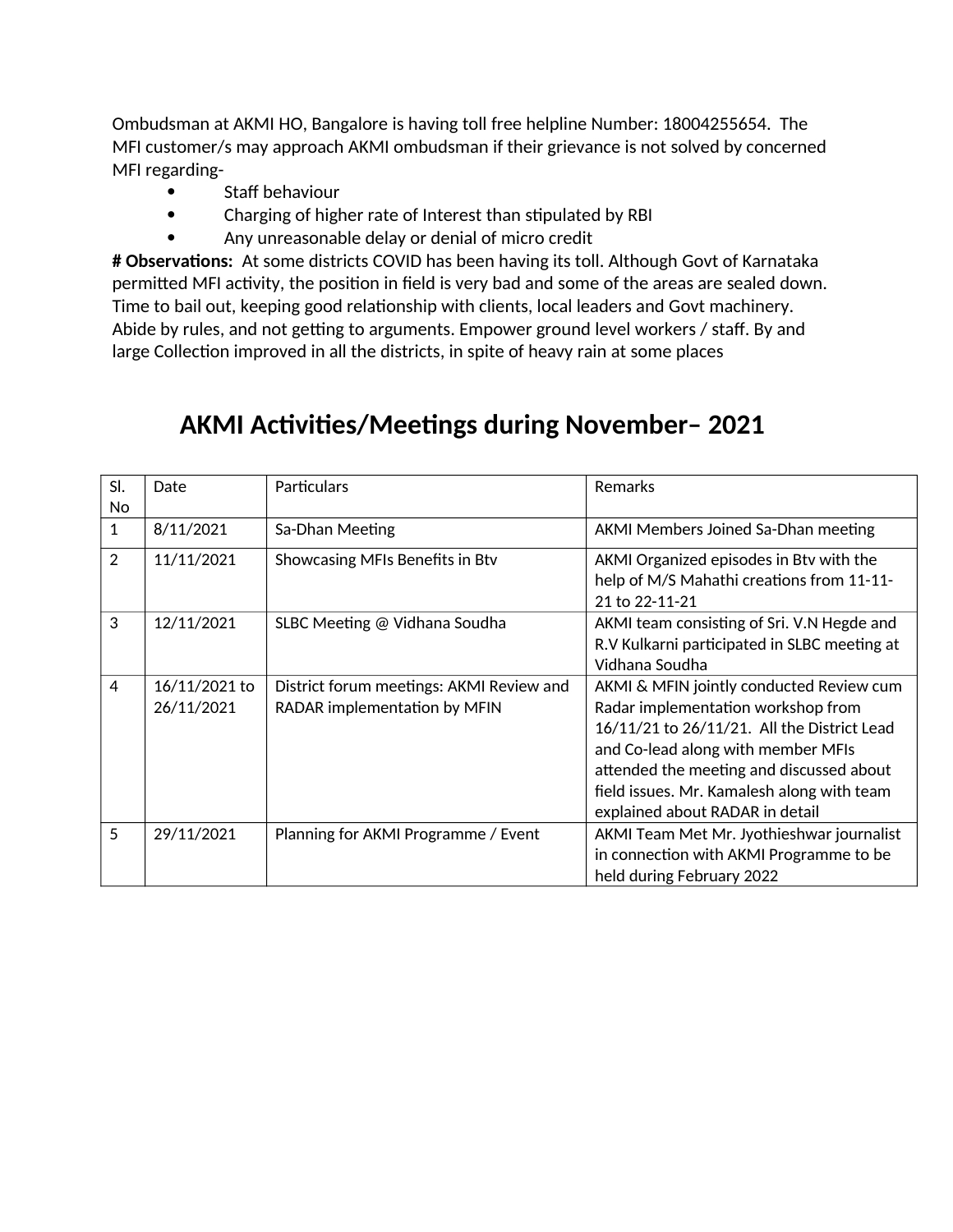

Sa-Dhan Mr. Karthik visited our office and discussed about MFIs activities in Karnataka.

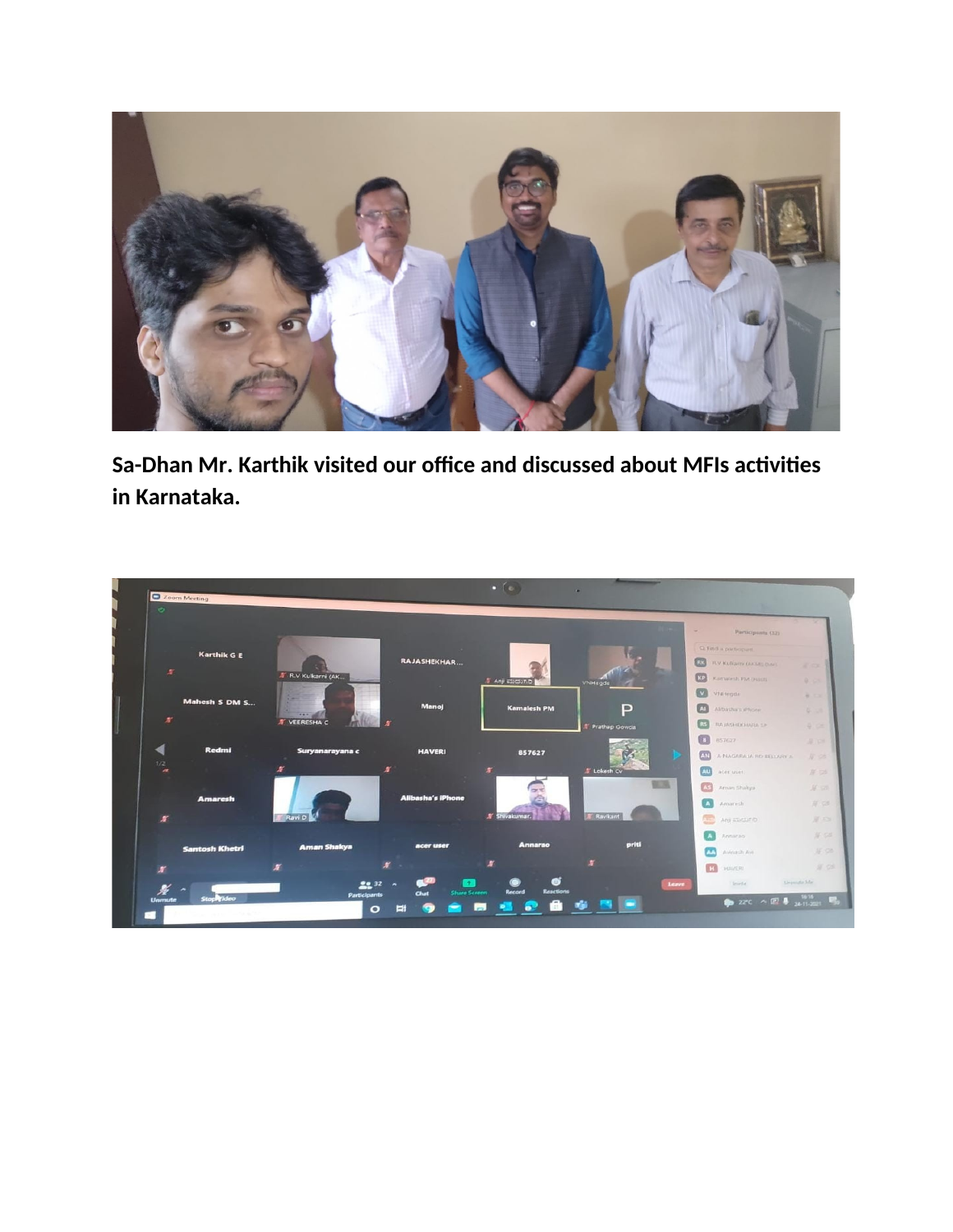



AKMI & MFIN jointly conducted Review meeting and Radar Workshop on 16/11/21 to 26/11/21